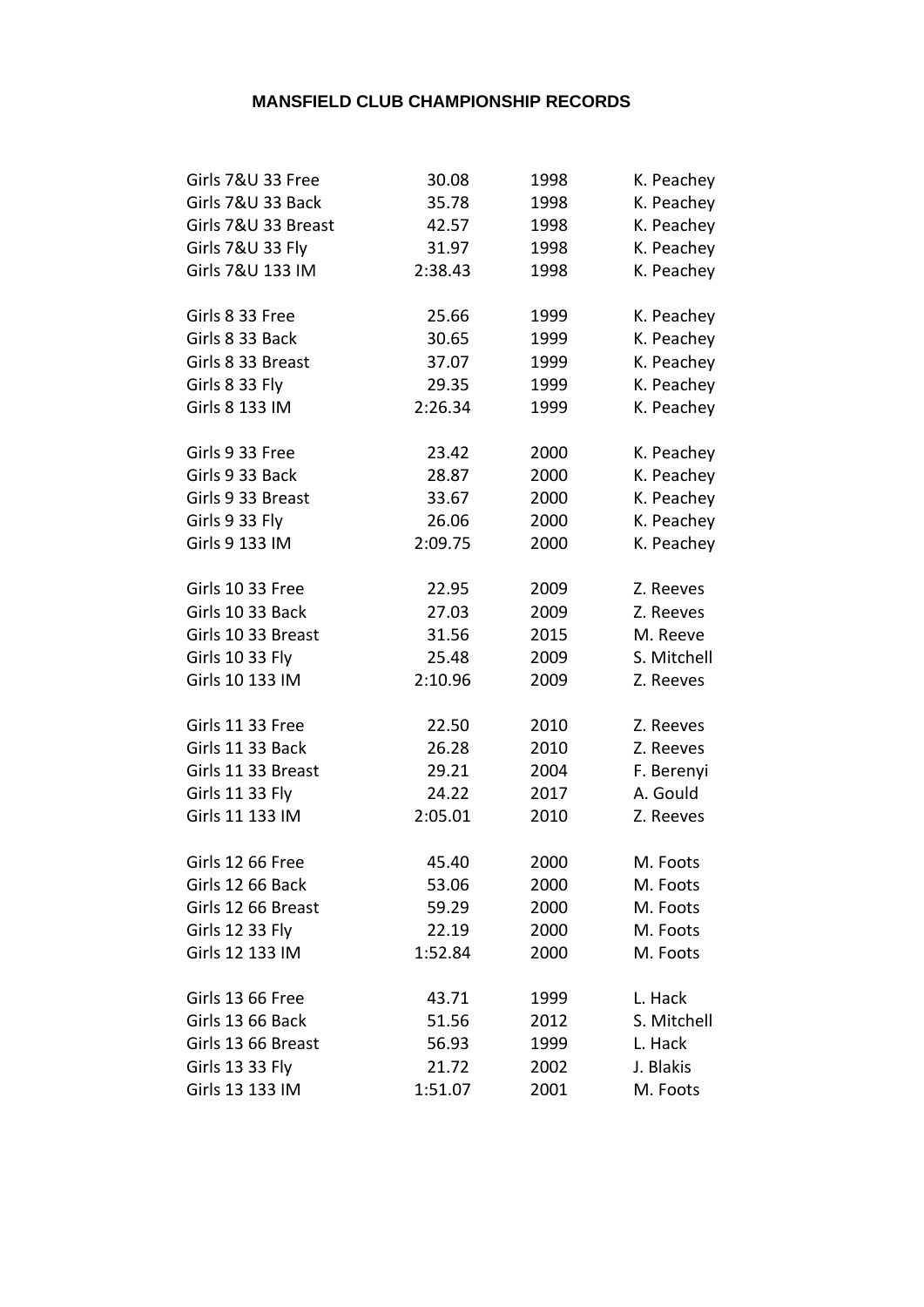| Girls 14 66 Free            | 44.91   | 2003 | J. Blakis   |
|-----------------------------|---------|------|-------------|
| Girls 14 66 Back            | 51.63   | 2003 | J. Blakis   |
| Girls 14 66 Breast          | 1:00.03 | 2003 | J. Blakis   |
| Girls 14 33 Fly             | 21.65   | 2020 | A. Gould    |
| Girls 14 133 IM             | 1:50.17 | 2003 | J. Blakis   |
| <b>Girls 15 100 Free</b>    | 1:09.80 | 2004 | J. Blakis   |
| <b>Girls 15 100 Back</b>    | 1:20.35 | 2004 | J. Blakis   |
| Girls 15 100 Breast         | 1:33.55 | 2004 | J. Blakis   |
| <b>Girls 15 33 Fly</b>      | 20.31   | 2004 | J. Blakis   |
| Girls 15 133 IM             | 1:49.29 | 2004 | J. Blakis   |
| Girls 16&O 100 Free         | 1:12.04 | 2006 | J. Blakis   |
| Girls 16&O 100 Back         | 1:20.08 | 2006 | J. Blakis   |
| Girls 16&O 100 Breast       | 1:29.84 | 2006 | J. Blakis   |
| Girls 16&O 33 Fly           | 20.35   | 2011 | J. Blakis   |
| Girls 16&O 133 IM           | 1:49.01 | 2006 | J. Blakis   |
| Girls Open 100 Free         | 1:09.00 | 1999 | L. Hack     |
| Girls Open 100 Back         | 1:20.44 | 2012 | J. Blakis   |
| Girls Open 100 Breast       | 1:31.81 | 1999 | L. Hack     |
| Girls Open 33 Fly           | 20.20   | 2011 | J. Blakis   |
| Girls Open 133 IM           | 1:46.90 | 2004 | J. Blakis   |
| Girls Multi Disab 33 Free   | 57.12   | 2020 | E. Reynolds |
| Girls Multi Disab 33 Back   | 56.91   | 2008 | A. Fricke   |
| Girls Multi Disab 33 Breast | 47.80   | 2008 | A. Fricke   |
| Girls Multi Disab 33 Fly    | 1.08.50 | 2008 | E. Reynolds |
| Girls Multi Disab 66 IM     | 1:52.41 | 2008 | A. Fricke   |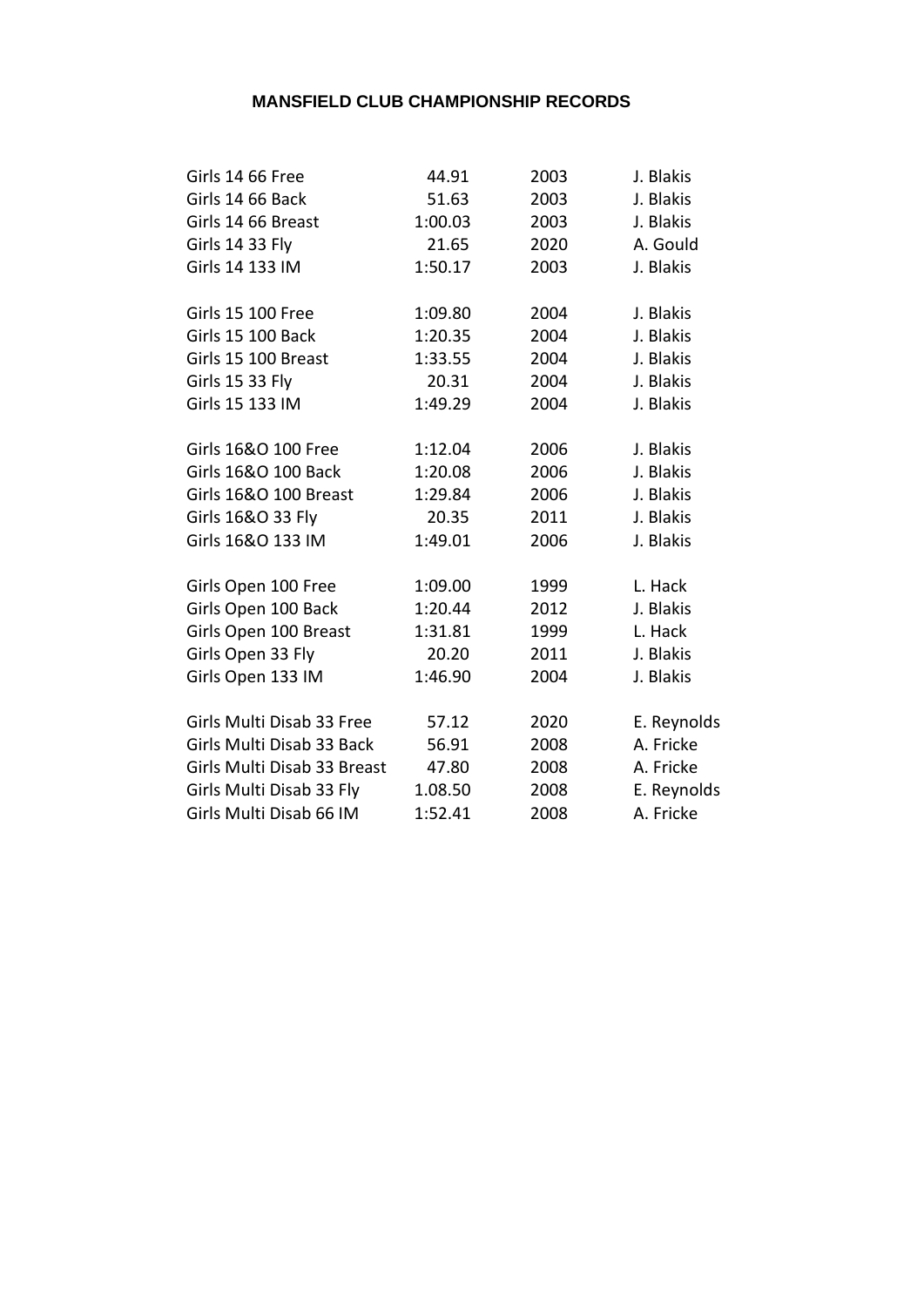| 29.90   | 2012  | C.Christopher         |
|---------|-------|-----------------------|
| 36.53   | 2006  | J. O'Grady            |
| 43.59   | 2000  | J. Hutchins           |
| 41.22   | 2012  | W. Devere             |
| 2:56.83 | 2006  | J. O'Grady            |
| 26.85   | 2007  | J. O'Grady            |
| 31.82   | 2007  | J. O'Grady            |
| 37.87   | 2010  | T. Mims               |
| 33.28   | 2007  | J. O'Grady            |
| 2:24.91 | 2007  | J. O'Grady            |
| 24.96   | 2000  | J. Child              |
| 29.34   | 2010  | B. Christopher        |
| 33.06   | 2002  | J. Hutchins           |
| 28.96   | 2002  | J. Hutchins           |
| 2:16.99 | 2008  | J. O' Grady           |
| 22.53   | 2000  | K. Reid               |
|         |       | C. Mitchell           |
| 30.69   | 2015  | K. Appleton           |
| 26.19   | 2000  | K. Reid               |
| 2:13.10 | 2000  | K. Reid               |
| 21.30   | 2004  | J. Hutchins           |
| 25.40   | 2012  | <b>B.</b> Christopher |
| 28.69   | 2004  | J. Hutchins           |
| 24.32   | 2004  | J. Hutchins           |
| 1:58.88 | 2001  | K. Reid               |
| 44.45   | 2002  | K. Reid               |
| 51.07   | 2002  | K. Reid               |
| 1:00.61 | 2005  | J. Hutchins           |
| 21.55   | 2002  | K. Reid               |
| 1:51.32 | 2002  | K. Reid               |
| 40.95   | 1999  | L. Williams           |
| 47.44   | 2003  | K. Reid               |
| 56.95   | 1999  | L. Williams           |
| 20.59   | 2003  | K. Reid               |
| 1:42.81 | 1999  | L. Williams           |
|         | 27.15 | 2009                  |